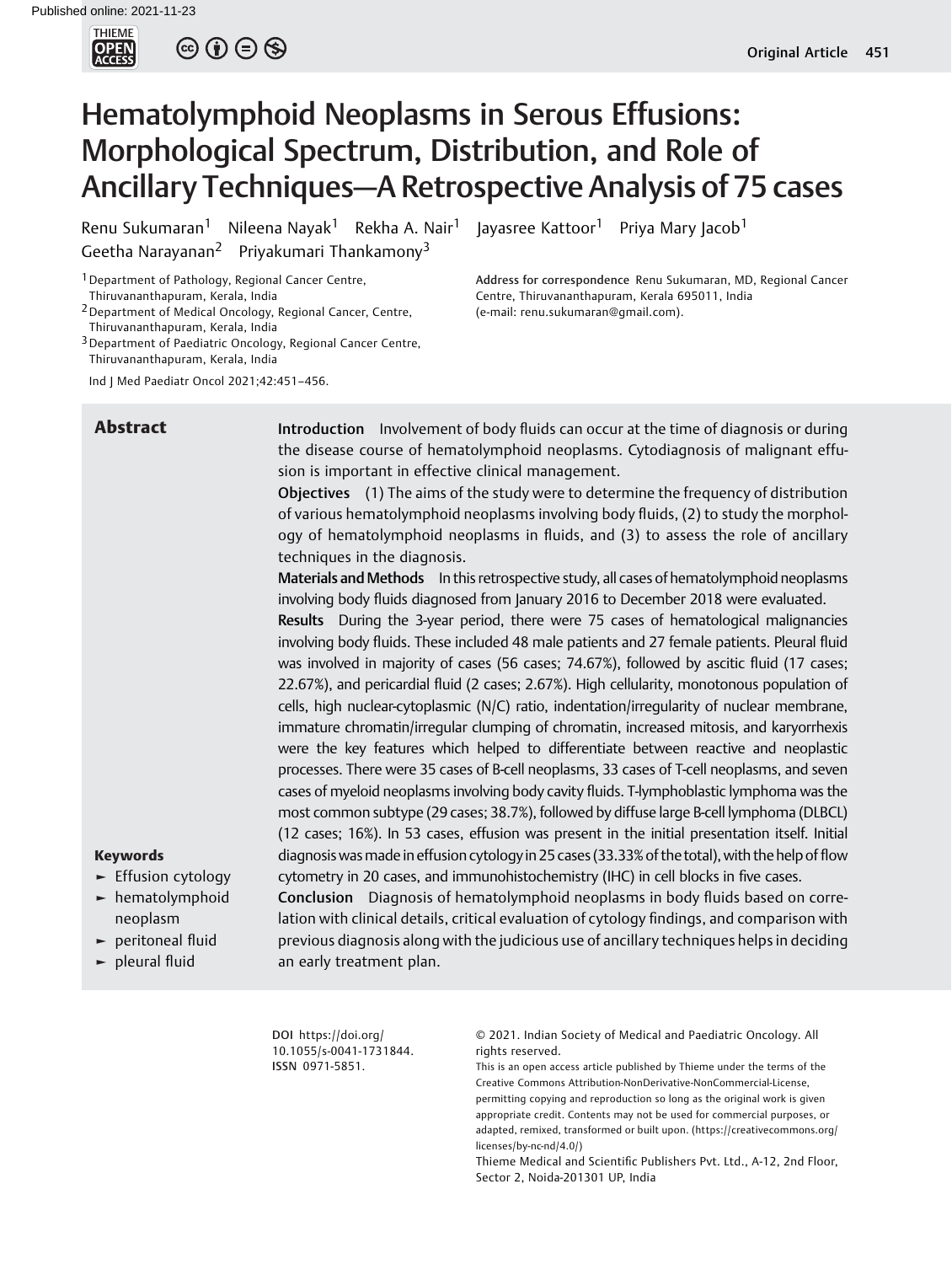# Introduction

Effusions indicate a pathologic process. The etiology of effusions includes neoplastic and nonneoplastic conditions. Pathogenesis of effusion in hematologic malignancy is multifactorial. Infection due to impaired immune system, impaired lymphatic drainage due to lymph node enlargement, venous obstruction or increase in vascular permeability, and radiation-associated changes can lead to body cavity effusions.<sup>1</sup> The presence of malignant cells in effusions is a sign of advanced and generalized disease. Hematolymphoid neoplasms can involve body cavity fluids at the time of diagnosis or during the course of the disease. The frequency of fluid involvement varies depending on the subtypes. $<sup>2</sup>$  In cytology</sup> smears, the differential diagnoses include lymphocyte-rich/ plasma cell-rich reactive effusions, round cell tumors, and carcinomas. Cytodiagnosis of malignant effusion is important in prompt effective clinical management.

# Materials and Methods

In this retrospective study, 75 cases of hematolymphoid neoplasms involving body cavity fluids diagnosed from January 2016 to December 2018 were analyzed.

The frequency of involvement of different subtypes and the distribution in different body cavities were analyzed. The cytomorphology of hematolymphoid neoplasms in effusion, including cellularity, cell arrangement, cell size, cytoplasmic details (amount of cytoplasm and cytoplasmic vacuolations), nuclear-to-cytoplasmic ratio, nuclear membrane (regular, irregular, and indentation), chromatin (fine, coarse, and immature), nucleoli (not prominent/prominent, single/ multiple), mitosis, karyorrhexis, and necrosis was studied.

In the cases with a prior diagnosis and subtyping of hematolymphoid neoplasm on biopsy material, blood smears, or marrow, the morphology of cells in fluids was compared and matched with that of the initial diagnostic samples. Ancillary techniques—flow cytometric (FC) analysis of fluids and immunohistochemistry (IHC) in cell blocks were done in the cases showing effusion as the predominant finding, those cases with morphological features suggestive of hematolymphoid neoplasms, and those cases without a prior diagnosis. In this study, the role of ancillary techniques in the diagnosis and subtyping was evaluated.

The study methodology was approved by the Scientific Review Committee of the Regional Cancer Centre on October 22, 2019, IRB No:10/2019/14. Waiver of consent was obtained as the study was retrospective in nature. The procedures followed were in accordance with the ethical standards of the responsible committee on human experimentation and with the Helsinki Declaration of 1964, as revised in 2013.

## Results

During the 3-year period, there were 75 cases of hematolymphoid neoplasms involving body fluids. These included 48 male patients and 27 female patients. Fifty-two were adults and 23 were pediatric patients.



Fig. 1 Distribution of hematolymphoid neoplasms in body fluids.

Pleural fluid was involved in majority of cases (56 cases; 74.67%), followed by ascitic fluid (17 cases; 22.67%), and pericardial fluid (two cases; 2.67%) (►Fig. 1).

There were 35 cases of B-cell neoplasms, 33 cases of T-cell neoplasms, and seven cases of myeloid neoplasms involving body cavity fluids (►Fig. 2).

High cellularity, monotonous population of cells, high nuclear-cytoplasmic (N/C) ratio, indentation/irregularity of nuclear membrane, immature chromatin/irregular clumping of chromatin, increased mitosis, and karyorrhexis were the key features which helped to differentiate between reactive and neoplastic processes.

B-cell neoplasms included diffuse large B-cell lymphoma (DLBCL) (12 cases), plasma cell myeloma (9 cases), Burkitt lymphoma (8 cases), follicular lymphoma (4 cases), hairy cell leukemia (1 case), and plasmablastic lymphoma (1 case).

In DLBCL, the smears were cellular with medium- to largesized cells with a moderate amount of cytoplasm, large nucleus, coarse chromatin, and one or more nucleoli. Mitoses and karyorrhectic debris were also noted.

Highly cellular smears showing medium-sized cells with high N/C, irregular clumping of chromatin, multiple small



Fig. 2 Subclassification of hematolymphoid neoplasms in fluids.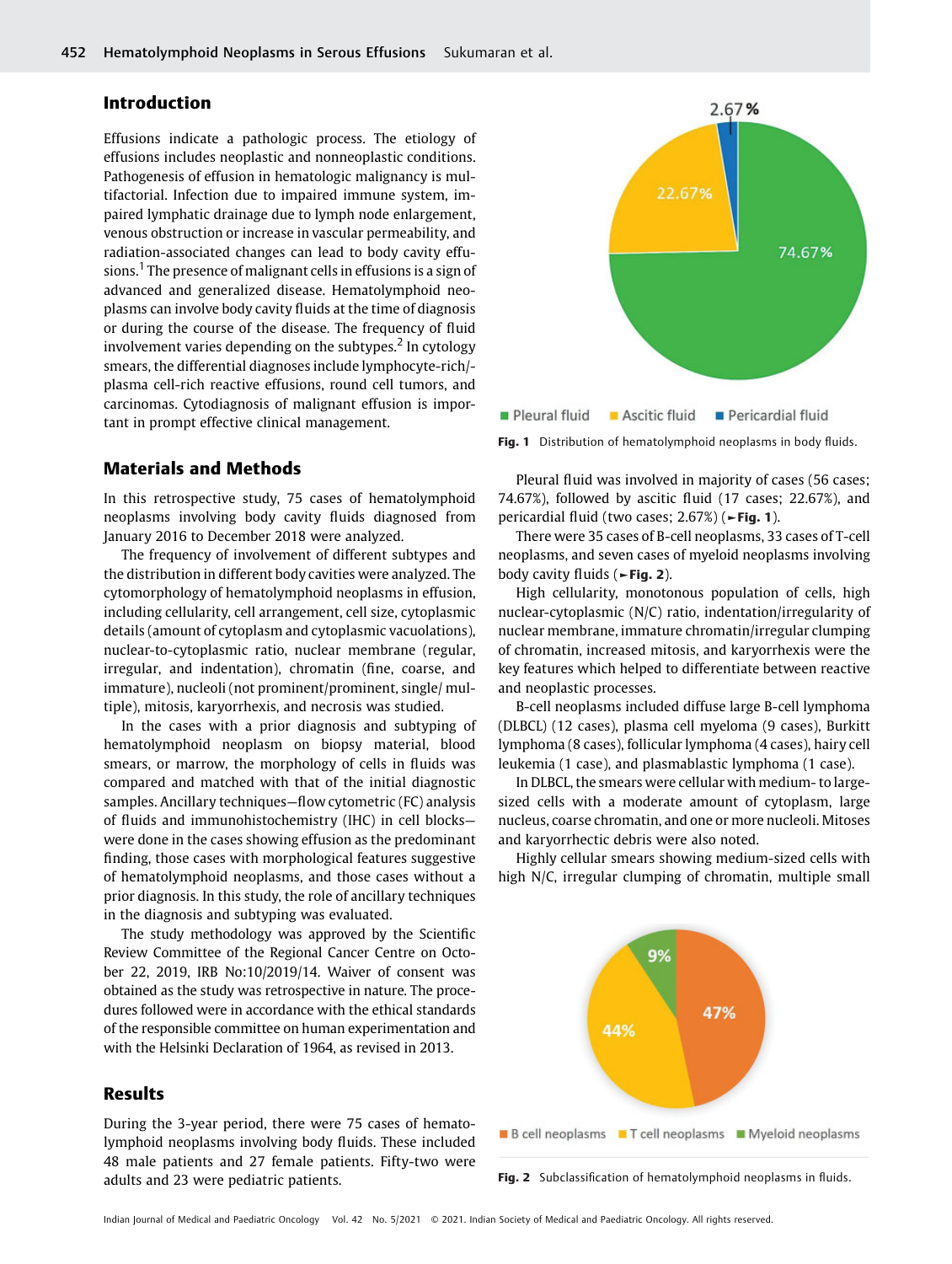nucleoli, brisk mitosis, and karyorrhectic debris were the important features leading to the diagnosis of Burkitt lymphoma.

In hairy cell leukemia and plasmablastic lymphoma, the effusion was present in the disease relapse. Correlation of cytomorphologic features with that of the original diagnostic material aided in the diagnosis.

T-cell neoplasms included T-lymphoblastic acute leukemia/lymphoma (T ALL), anaplastic large cell lymphoma (ALCL), and adult T-cell leukemia/lymphoma (ATLL). Of the 29 cases of T ALL, 24 cases showed effusion in the initial presentation and 5 cases during the course of the disease. Cases of T ALL showed highly cellular smears with a monotonous population of intermediate-sized cells along with immature chromatin, inconspicuous nucleoli, and scant cytoplasm. Frequent mitosis and karyorrhexis were also noted. Of the 24 cases of T ALL, with effusion in the initial presentation, 14 cases were diagnosed on FC evaluation of effusion fluids. There were three cases of ATLL. Effusion was present in the initial presentation in one case and during disease relapse in two cases. The typical convoluted/flower cells helped in the morphological diagnosis of ATLL. FC evaluation was done in effusion fluid in one case, with initial presentation as lymphadenopathy and pleural effusion. In ALCL, the initial manifestation was ascites. Effusion cytology showed singly scattered large, atypical cells, some with wreath-like nuclei. IHC on cell block preparation showed the atypical cells to be positive for CD3, CD30, and anaplastic lymphoma kinase.

Myeloid neoplasms included acute myeloid leukemia (AML) and myeloid blast crisis of chronic myeloid leukemia (CML). There were four cases of AMLM4/M5, one case of AML M0, one case of AML M1, and one case of blast crisis of CML. One case of AML M4/M5 was initially diagnosed in pleural effusion with the help of FC. In all the other cases, the morphology of atypical cells in effusions was compared and correlated with a previous diagnosis of myeloid neoplasms in peripheral blood or bone marrow.

T ALL was the most common subtype of hematolymphoid neoplasm involving body cavity fluids (29 cases; 38.7%), followed by DLBCL (12 cases; 16%).

In 53 cases, effusion was present in the initial presentation itself. Initial diagnosis of hematolymphoid neoplasm was made in effusion cytology in 25 cases (33.33% of the total), with the help of FC in 20 cases, and IHC in cell blocks in 5 cases (►Figs 3–8).

FC diagnosis of T ALL was made in 14 cases, Burkitt lymphoma in 4 cases, AML in 1 case, and ATLL in 1 case. IHC in cell block preparation helped in making the diagnosis of DLBCL in three cases, T ALL in one case, and ALCL in one case.

# Discussion

Effusions can occur in a wide spectrum of diseases. It includes neoplastic and nonneoplastic conditions. The nonneoplastic causes include posttraumatic, inflammatory (infection or connective tissue disorders), and circulatory



Fig. 3 T-lymphoblastic lymphoma involving pleural fluid. (a) Highly cellular smear, (b) singly dispersed cells with irregular nuclear membrane, immature chromatin, (c) CD3 positive, (d) CD10 positive.



Fig. 4 Diffuse large B-cell lymphoma involving ascitic fluid. (a) Cellular smear, (b) large, atypical cells, (c) cell block preparation, (d) CD20 positive.



Fig. 5 Anaplastic large cell lymphoma involving ascitic fluid. (a) Smear showing large, atypical cells with irregular nuclei, (b) cell block preparation, (c) CD30 positive, (d) ALK positive.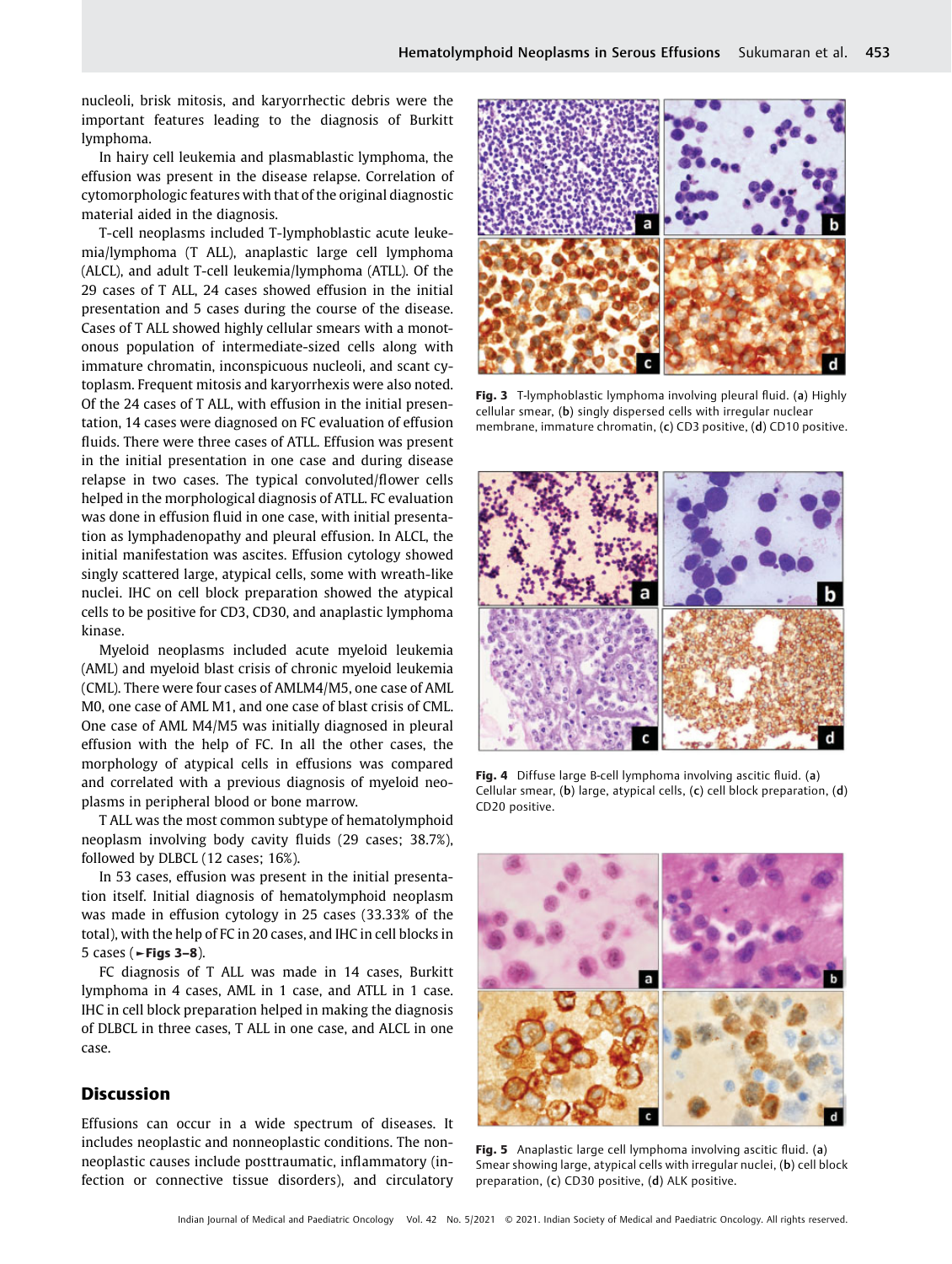

Fig. 6 T-lymphoblastic lymphoma pleural fluid, flow cytometry (FC). Gated population of cells are CD5 positive, CD4 positive, CD8 positive, CD7 positive, CD3 positive, and Tdt positive.



Fig. 7 Burkitt lymphoma ascitic fluid, flow cytometry (FC). Gated population of cells are CD19 positive, CD20 positive, CD10 positive, CD34 negative and show lambda light chain restriction.

(congestive heart failure and lymphatic obstruction). Dysfunction of liver or kidney can also result in the development of effusions. Effusion can be the presenting symptom or can occur in the course of various epithelial and hematopoietic malignancies.<sup>1-3</sup>

### Effusion in Hematolymphoid Neoplasms

The pathogenesis of effusion in hematologic malignancy is multifactorial. Infection due to impaired immune system is the most common cause. Impaired lymphatic drainage due to lymph node enlargement, venous obstruction, or increase in vascular permeability can result in effusion. Radiation-associated changes and infiltration of the serosal membranes by the tumor can lead to the development of effusion.

Malignant pleural effusions are common in patients with hematologic malignancies, while involvement of the peritoneal and pericardial cavities seems to be less common. Up to 10% of malignant pleural effusions with a positive cytologic examination are due to non-Hodgkin lymphoma  $(NHL)$ ,  $3,4$ Gilbert et al noted that among 91 patients with hematologic disease requiring placement of an indwelling pleural catheter, 62% had a diagnosis of a lymphoma, 21% had leukemia, and 13% had multiple myeloma. $4,5$  The presence of cells of a hematologic malignancy in effusion indicates advanced and generalized disease.



Fig. 8 Adult T-cell leukemia/lymphoma pleural fluid, flow cytometry (FC). Gated population of cells are CD3 positive, CD4 positive, CD5 positive, CD25 positive, CD7 negative, CD8 negative, and Tdt negative.

# Cytodiagnosis of Hematolymphoid Neoplasms in Effusion Fluids

Diagnosis of hematological malignancies can be challenging in effusion cytology. Cytopathologists frequently encounter lymphocyte-rich effusions. The common causes of lymphocyte-rich effusions are tuberculosis, fungal infections, and connective tissue disorders. Cells of low-grade NHL usually have a deceptively bland appearance. In contrast, reactive cells in lymphocyte-rich effusions may display striking atypia. Large cell lymphomas must be differentiated from epithelial malignancies. Other round cell neoplasms, mesothelioma, and metastatic germ cell tumors should also be kept in the differential diagnosis.<sup>2,6</sup> Diagnostic confusion is more when malignant effusion occurs as the initial clinical presentation. Cytomorphologic evaluation along with IHC in the cell block and FC immunophenotyping of effusion fluids yield valuable information in the differential diagnosis of lymphocyte-rich infiltrates. $2,7$ 

## Flow Cytometry in Effusions

Effusion fluids contain suspensions with viable cells with well-preserved surface antigens. Surface antigenicity of individual cells identified by FC will help to precisely subclassify these cells. $4,8,9$ 

All lymphocyte-rich effusions should be thoroughly evaluated by cytopathologists. This helps to triage the samples. The samples which contain inflammatory cells or nonhematopoietic malignancy should be excluded from FC. Knowledge of the typical pitfalls of FC in the diagnosis of hematopoietic neoplasms in effusion fluids is essential to avoid false-positive and false-negative results. $4.9$  The lymphocytic population of reactive effusions consists practically exclusively of T-cell lymphocytes, and the large CD3-positive population is not indicative of a T-cell lymphoma. The awareness of this fact will help to avoid false-positive diagnosis.<sup>4</sup> One should be aware of the risk of false-negative results in the cases of large B-cell lymphomas due to extensive necrosis or mechanical destruction of fragile cytoplasmic borders of tumor cells, resulting in artificial loss of surface antigens. In such cases, correlation with conventional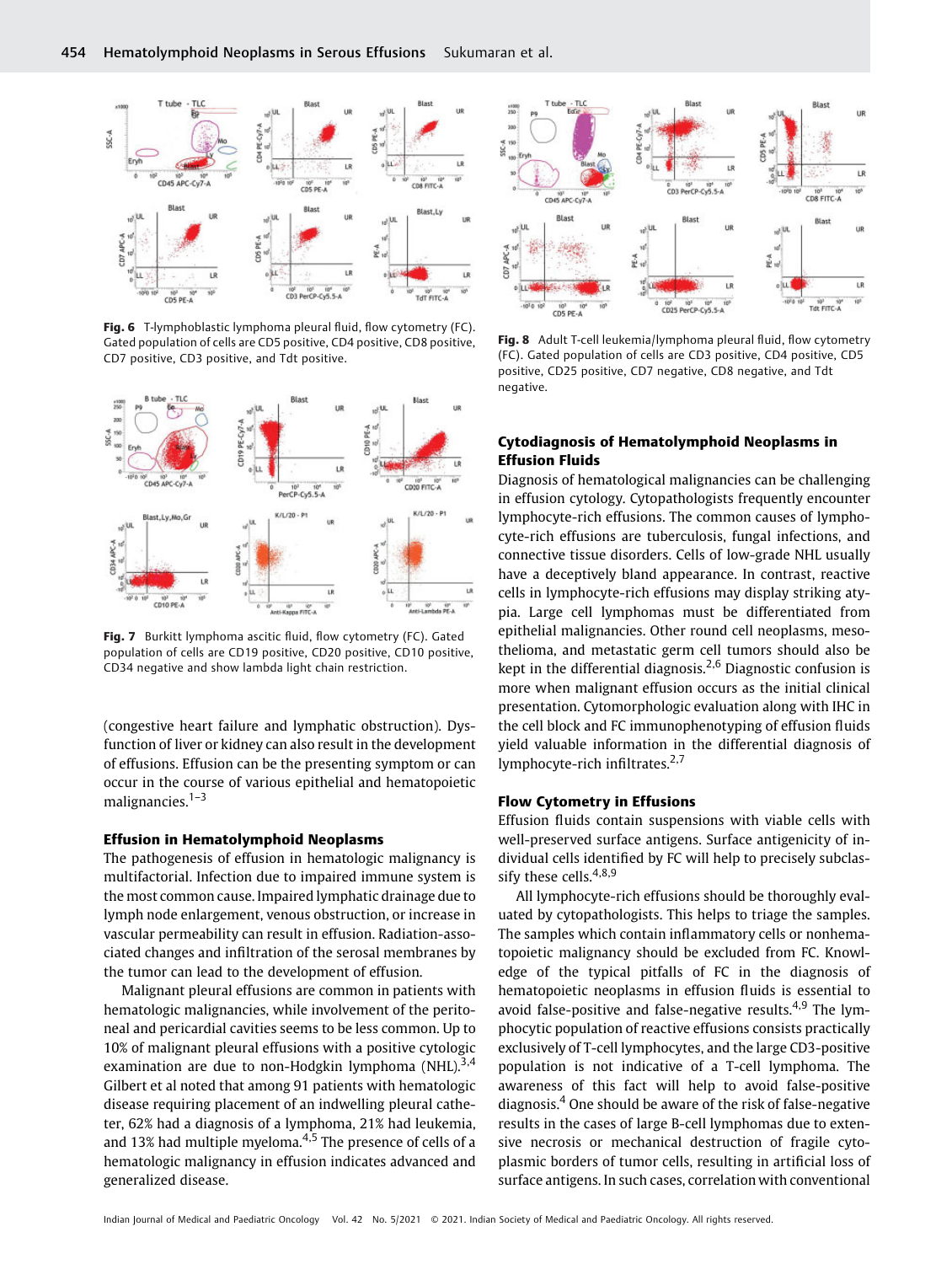microscopic findings is crucial. Another pitfall is the taprelated contamination of body cavity fluids by blood. This is especially important in patients with chronic lymphocytic leukemia, which may lead to the appearance of a small neoplastic cell population in the FC of effusion samples, resulting in false-positive results for the fluid.<sup>4</sup>

In the current study, FC diagnosis of T ALL was made in 14 cases, Burkitt lymphoma in four cases, AML in one case, and ATLL in one case.

#### Cell block Preparation in Effusion

Cell block preparation is important especially in cases where there is limited availability of other diagnostic material. In our series, IHC in cell block preparation helped in making the diagnosis of DLBCL in three cases, T ALL in one case, and ALCL in one case. The panel of markers was selected according to the morphological details of cells.

#### Effusion in T-cell non-Hodgkin lymphoma

T-cell NHLs are more frequently associated with effusions than B-cell NHLs.<sup>6,7,10</sup> In their study, Das et al observed pleural effusions in 41.6% of T-lymphoblastic lymphomas and in 3.8% of cases in other NHL types. Of the 24 cases in their series, Monappa et al observed nine cases of T-cell NHL involving fluids.<sup>11</sup> Chen et al studied cases with pleural effusion as an initial clinical presentation of T ALL and opined that the diagnosis of T-cell lymphoblastic leukemia/lymphoma should be considered in young patients with mediastinal mass, with pleural effusion showing predominant small- to medium-sized lymphoid cells with round-to-oval convoluted nuclei and fine chromatin with frequent mitosis and karyorrhexis.<sup>7</sup> The present study showed 33 cases of T-cell neoplasms, which included 29 cases of T ALL, one case of ALCL, and three cases of ATLL.

# Effusions in B-cell non-Hodgkin Lymphoma

Of the 35 cases of B-cell NHL involving fluids in the present study, 12 were DLBCL. Serous effusions are a common manifestation of DLBCL. Monappa et al, in their series of 24 cases of hematolymphoid neoplasms in effusion cytology, observed nine cases of DLBCL involving effusion fluids.<sup>11</sup> Chen et al observed that 18.7% of patients with DLBCL had cytologically examined serous effusions during the course of their disease. In 58.5% of these cases, effusion was present at the time of the first diagnosis. Forty-six percent of these effusions were cytologically diagnosed as malignant. These authors observed that malignant effusion was a poor prognostic indicator and was worse for the patients having malignant effusion at presentation.8,12

Burkitt lymphoma is an aggressive lymphoma with medium-sized monomorphic cells with high mitosis. Effusions are common in Burkitt lymphoma and can occur in up to 60% of pleural fluids and 90% of ascitic fluids in sporadic Burkitt lymphoma.

Follicular lymphoma is one of the common lymphoma types. Malignant effusions are usually seen during the disease relapse.

Studies have shown that around 6% of cases of plasma cell myeloma can develop body cavity effusions. In most of the cases, the effusions are nonneoplastic. Congestive heart disease, renal insufficiency, liver dysfunction, inflammation, or infection can result in nonmyelomatous effusion. Rarely  $(in < 1\%$  of cases), a myelomatous infiltration of serous membranes may be the cause of fluid accumulation.<sup>13</sup> In our study, there were nine cases of plasma cell myeloma involving fluids, and all these cases were during disease relapse.

### Effusion in Myeloid Neoplasms

The etiology of effusion in AML and CML includes bacterial or viral infections and complications of chemotherapy. Leukemic effusions are rare in myeloid neoplasms. The possible mechanisms include extramedullary proliferation of quiescent leukemic clone or subclinical marrow relapse, with seeding to extramedullary sites. $14,15$  In myeloproliferative neoplasms, effusions due to disease infiltration are mostly reported in advanced stages, shortly before blastic transformation.

# Conclusion

Hematolymphoid neoplasms involving body cavity fluids indicate advanced and generalized disease. The accuracy in the diagnosis of hematolymphoid neoplasms in effusion cytology depends on critical evaluation of morphologic details, correlation with clinical details, and comparison with previous diagnosis along with judicious use of ancillary techniques. Cytodiagnosis of hematolymphoid neoplasms can provide an early breakthrough in patient management. These diagnostic perspectives stress the important role of cytopathologists in the integrative diagnostic process.

Presentation at a Meeting APCON 2019. Source of funding Nil.

Conflict of Interest None declared.

#### References

- 1 Elis A, Blickstein D, Mulchanov I, et al. Pleural effusion in patients with non-Hodgkin's lymphoma: a case-controlled study. Cancer 1998;83(08):1607–1611
- 2 Alexandrakis MG, Passam FH, Kyriakou DS, Bouros D. Pleural effusions in hematologic malignancies. Chest 2004;125(04): 1546–1555
- 3 Vakil E, Jimenez CA, Faiz SA. Pleural effusions in hematologic malignancies and their management with indwelling pleural catheters. Curr Opin Pulm Med 2018;24(04):384–391
- 4 Bode-Lesniewska B. Flow cytometry and effusions in lymphoproliferative processes and other hematologic neoplasias. Acta Cytol 2016;60(04):354–364
- 5 Gilbert CR, Lee HJ, Skalski JH, et al. The use of indwelling tunnelled pleural catheters for recurrent pleural effusions in patients with